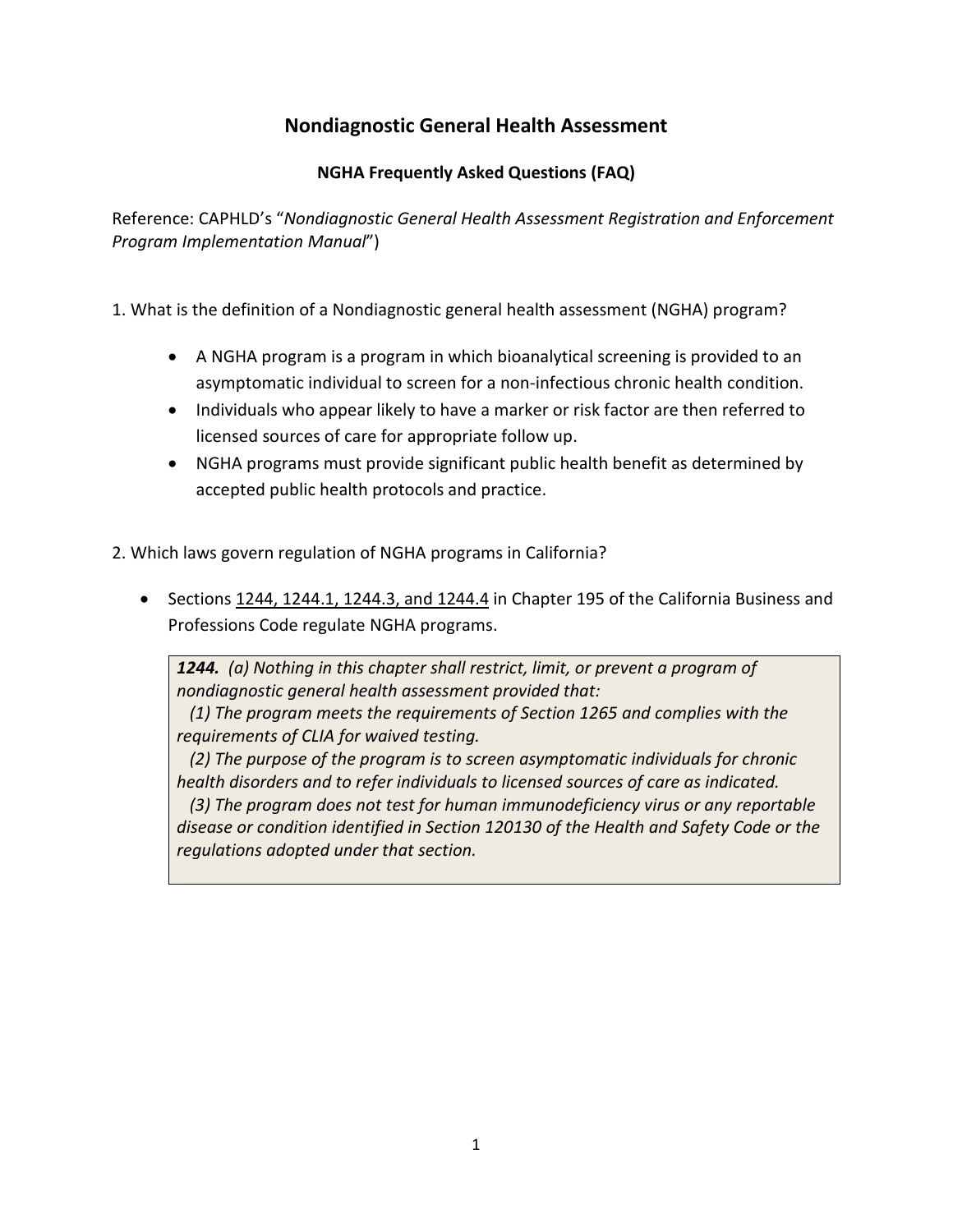*1244.1. Thirty days prior to operating a program of Nondiagnostic general health assessment, the entity or person operating that program shall file the following documentation with the local health officer in each county in which the program shall operate:*

 *(a) The location of the program, the type and kind of nondiagnostic general health assessments being conducted, the dates and times of operation of programs, and evidence that the program shall be operated in compliance with Section 1244.*

 *(b) The local health officer shall be notified in writing of any changes to occur in locations, dates, or times indicated in the documentation required in subdivision (a). The local health officer shall be notified of any changes at least 24 hours prior to the program operating at the different locations, dates, or times.*

*1244.3. Responsibility for enforcement of Sections 1244 and 1244.1 shall be with the local health officer or his or her authorized designee, including public health laboratory directors. Nothing in this section shall prevent the department from using any necessary*

*enforcement actions for the protection of the public health and safety.*

**1244.4**. *Any fee for the filing of documentation and related enforcement activities pursuant to Section 1244, 1244.1, and 1244.3 shall be determined by the local enforcement agency and shall not exceed one hundred dollars (\$100) except that those fees shall be adjusted annually by any annual increase in the California Consumer*

*Price Index as determined pursuant to Section 2212 of the Revenue and Taxation Code. All moneys collected as fees pursuant to this section shall be deposited in the appropriate city, county, or city and county treasury and shall only be expended in carrying out Sections 1244, 1244.1, and 1244.3.*

- 3. Which method may be used to collect blood samples during a NGHA program?
	- If blood must be collected, it shall be obtained by the fingerstick method, not by venipuncture, arterial puncture, or any other procedure for obtaining a blood specimen.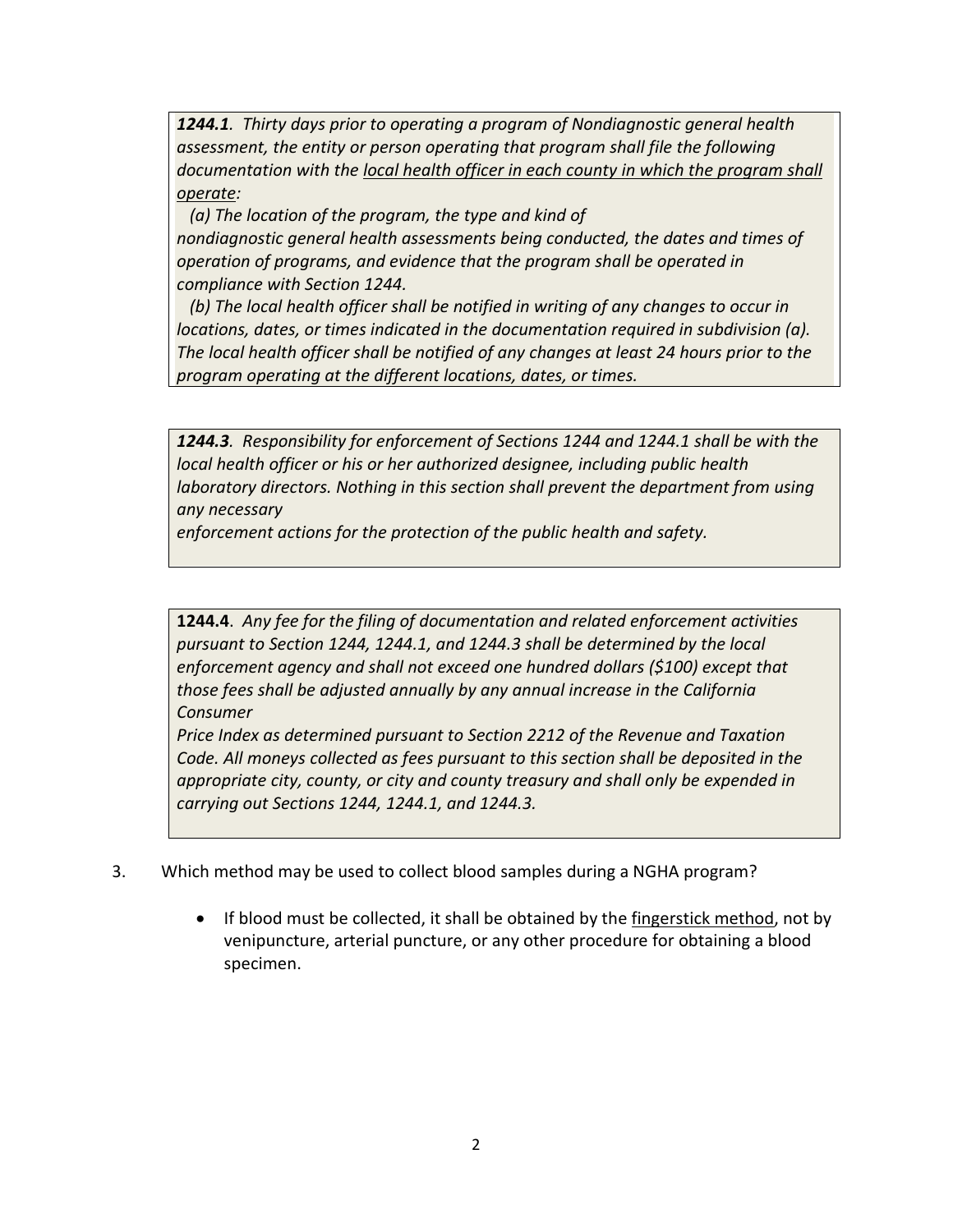- 4. What types of tests are considered Nondiagnostic general health assessments?
	- Non-diagnostic general health assessments include total cholesterol, highdensity lipoprotein (HDL), triglycerides, blood glucose, hemoglobin, dipstick urinalysis, fecal occult blood, urine pregnancy, and other tests in which the sample is tested onsite and results are provided on the same day at the same place where the test was administered. Some examples include:
	- A cholesterol screening program held at a shopping mall and sponsored by a hospital, in which blood is collected by fingerstick and tested onsite using a portable machine.
	- Glucose testing performed at a pharmacy in which blood is collected by fingerstick and tested onsite using a portable analyzer.
	- Examination of still for occult blood at a senior citizens' community center.
- 5. What types of programs are **not** classified as Nondiagnostic general health assessments?
	- Collection of blood by venipuncture at a shopping mall which is subsequently tested for glucose (or other components) at a licensed medical laboratory. (Note: this may be illegal in California unless the shopping mall location is approved as a blood drawing station.)
	- Body Fat Content
	- Blood Pressure Screening
- 6. I'm performing Nondiagnostic general health assessments in your county, but I'm located in a different county. Do I still have to be licensed by your county?
	- Yes. It doesn't matter if you're located in a different county or state, if you are performing non-diagnostic general health assessments in Merced County you must have an NGHA license in Merced County.
- 7. Are testing programs conducted at hospitals exempt from regulations relating to NGHA programs?
	- Programs that meet the definition of NGHA conducted by hospitals are NGHAs except:

(a) Those where testing is performed within the hospital's licensed clinical laboratory

(b) Those exempted by 1241 of the Business and Professions Code.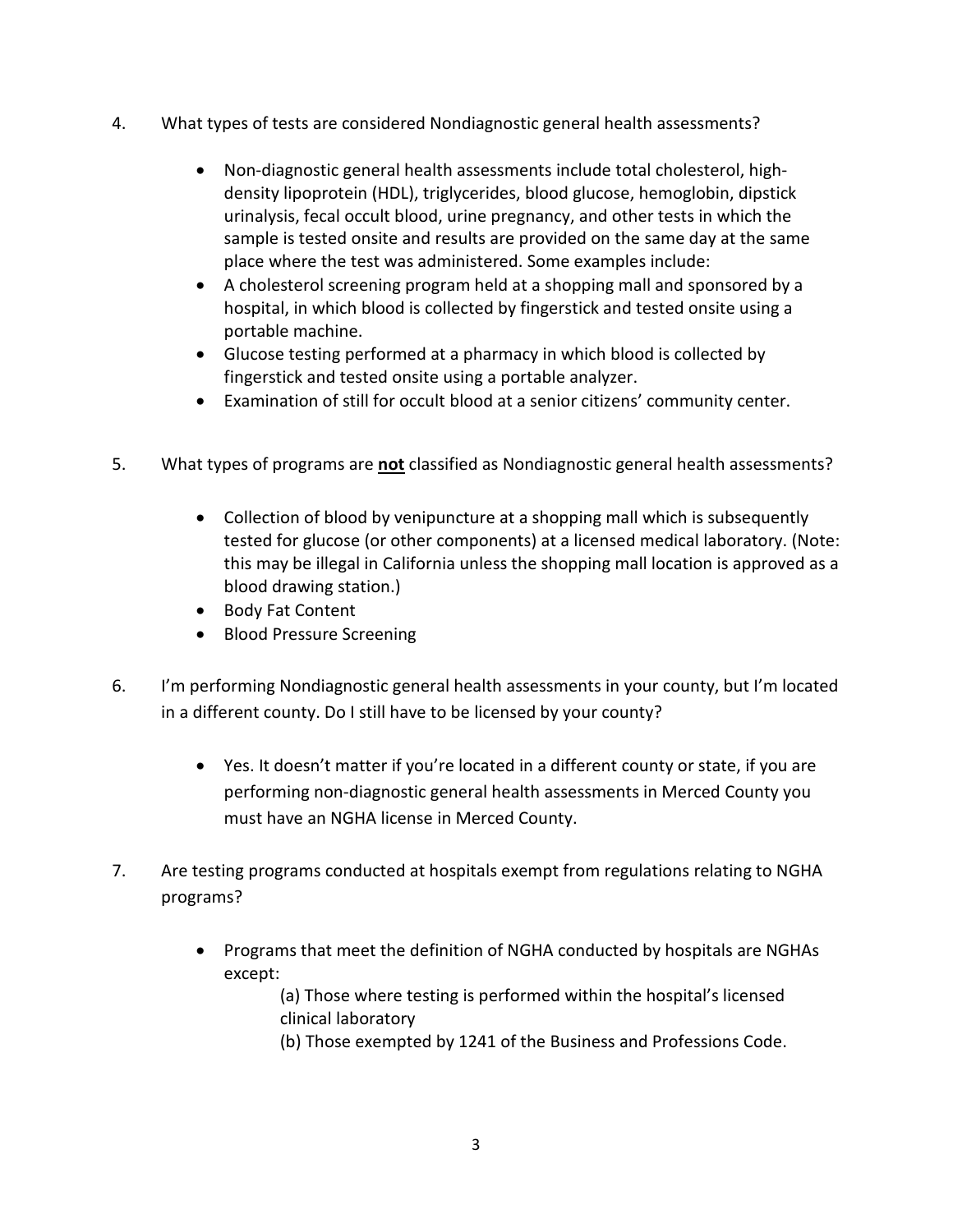- 8. Are testing programs conducted at clinics NGHAs?
	- Testing programs conducted at licensed community clinics, free clinics, and employee clinics (as defined in subdivision (a) of Section 1204 of the California Health and Safety Code) are not NGHA programs.
- 9. What must be done before a NGHA program can be operated?
	- Necessary documentation must be filed with the local health officer (or his/her designee – in Merced County the Public Health Laboratory Director) at least 30 days prior to the date the NGHA will be operated.
	- In most cases, a registration form together with supporting documents must be submitted.
- 10. Why do fees for operation of NGHA programs differ among various counties?
	- Fees are calculated separately by each county or city health department using their own individual methods.
	- Costs of operating programs may be high in some areas depending on the number and complexity of programs being regulated, number of personnel required, and size of geographic area covered.
- 11. Is a separate permit for transport and disposal of biomedical waste required?
	- Contact the Merced County Public Health Division of Environmental health at **(209) 381- 1100** for specific requirements.
- 12. Must NGHA programs comply with CLIA '88?
	- Yes
- 13. How do I apply for a Nondiagnostic general health assessment license in Merced County?

<https://www.co.merced.ca.us/2109/Non-Diagnostic-General-Health-Assessment>